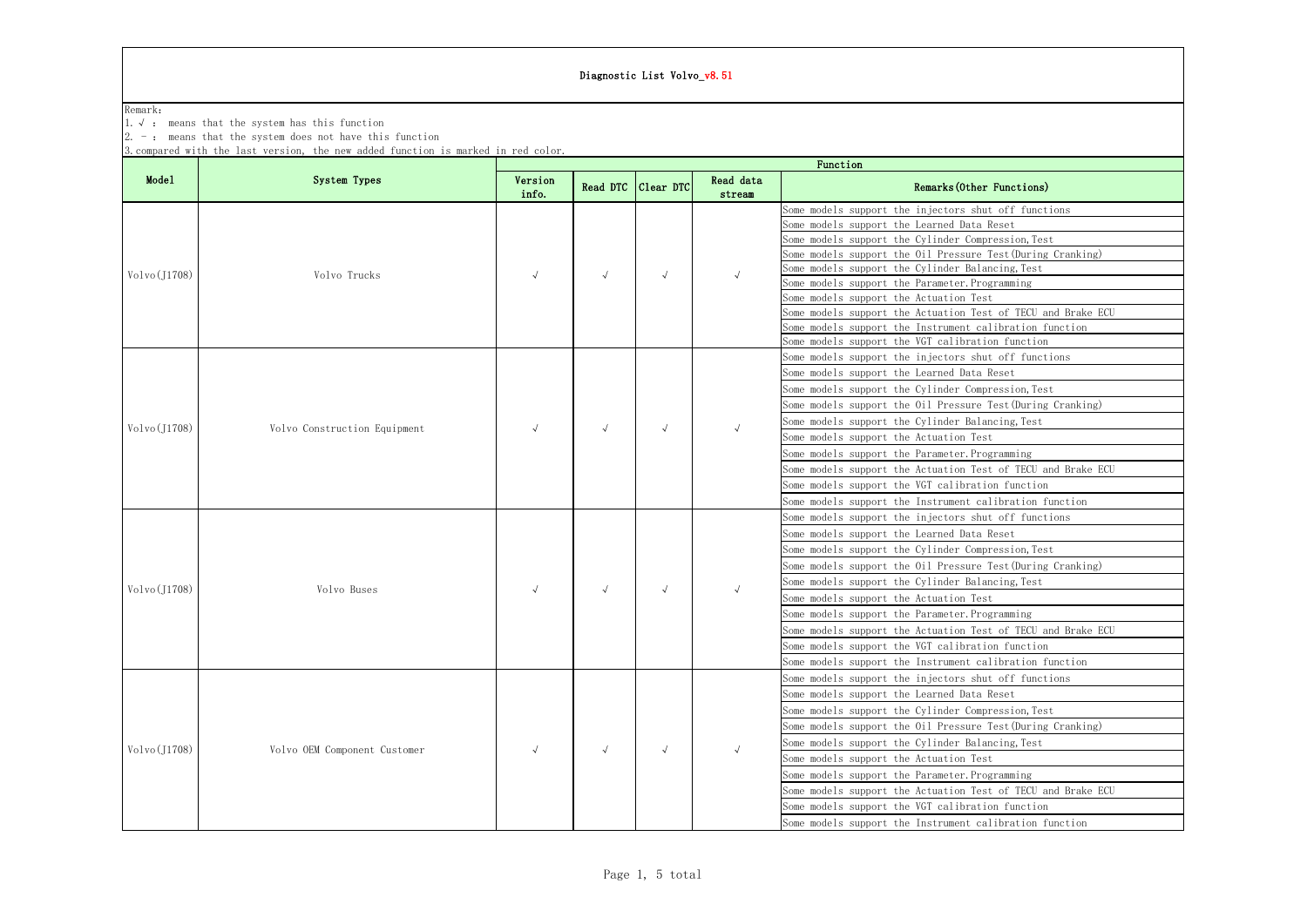### Diagnostic List Volvo\_v8.51

| Remark:<br>1. $\sqrt{ }$ : means that the system has this function<br>$2. -$ : means that the system does not have this function<br>3. compared with the last version, the new added function is marked in red color.<br>Function<br>System Types<br>Model<br>Read data<br>Version<br>Read DTC<br>Remarks (Other Functions)<br>Clear DTC<br>info.<br>stream<br>Some models support the injectors shut off functions<br>Some models support the Learned Data Reset<br>Some models support the Cylinder Compression, Test<br>Some models support the Oil Pressure Test (During Cranking)<br>Some models support the Cylinder Balancing, Test<br>Volvo(J1708)<br>Renault Trucks<br>$\sqrt{ }$<br>$\sqrt{ }$<br>$\sqrt{ }$<br>Some models support the Actuation Test<br>Some models support the Parameter. Programming<br>Some models support the Actuation Test of TECU and Brake ECU<br>Some models support the VGT calibration function<br>Some models support the Instrument calibration function<br>Some models support the injectors shut off functions<br>Some models support the Learned Data Reset<br>Some models support the Cylinder Compression, Test<br>Some models support the Oil Pressure Test (During Cranking)<br>Some models support the Cylinder Balancing, Test<br>Volvo(J1708)<br>Shandong Lingong Construction Machinery Co., Ltd<br>$\sqrt{ }$<br>$\sqrt{ }$<br>Some models support the Actuation Test<br>Some models support the Parameter. Programming<br>Some models support the Actuation Test of TECU and Brake ECU<br>Some models support the VGT calibration function |  |             |  |            | Diagnostic List Volvo_v8.51 |  |  |
|--------------------------------------------------------------------------------------------------------------------------------------------------------------------------------------------------------------------------------------------------------------------------------------------------------------------------------------------------------------------------------------------------------------------------------------------------------------------------------------------------------------------------------------------------------------------------------------------------------------------------------------------------------------------------------------------------------------------------------------------------------------------------------------------------------------------------------------------------------------------------------------------------------------------------------------------------------------------------------------------------------------------------------------------------------------------------------------------------------------------------------------------------------------------------------------------------------------------------------------------------------------------------------------------------------------------------------------------------------------------------------------------------------------------------------------------------------------------------------------------------------------------------------------------------------------------------------------------------|--|-------------|--|------------|-----------------------------|--|--|
|                                                                                                                                                                                                                                                                                                                                                                                                                                                                                                                                                                                                                                                                                                                                                                                                                                                                                                                                                                                                                                                                                                                                                                                                                                                                                                                                                                                                                                                                                                                                                                                                  |  |             |  |            |                             |  |  |
|                                                                                                                                                                                                                                                                                                                                                                                                                                                                                                                                                                                                                                                                                                                                                                                                                                                                                                                                                                                                                                                                                                                                                                                                                                                                                                                                                                                                                                                                                                                                                                                                  |  |             |  |            |                             |  |  |
|                                                                                                                                                                                                                                                                                                                                                                                                                                                                                                                                                                                                                                                                                                                                                                                                                                                                                                                                                                                                                                                                                                                                                                                                                                                                                                                                                                                                                                                                                                                                                                                                  |  |             |  |            |                             |  |  |
|                                                                                                                                                                                                                                                                                                                                                                                                                                                                                                                                                                                                                                                                                                                                                                                                                                                                                                                                                                                                                                                                                                                                                                                                                                                                                                                                                                                                                                                                                                                                                                                                  |  |             |  |            |                             |  |  |
|                                                                                                                                                                                                                                                                                                                                                                                                                                                                                                                                                                                                                                                                                                                                                                                                                                                                                                                                                                                                                                                                                                                                                                                                                                                                                                                                                                                                                                                                                                                                                                                                  |  |             |  |            |                             |  |  |
|                                                                                                                                                                                                                                                                                                                                                                                                                                                                                                                                                                                                                                                                                                                                                                                                                                                                                                                                                                                                                                                                                                                                                                                                                                                                                                                                                                                                                                                                                                                                                                                                  |  |             |  |            |                             |  |  |
|                                                                                                                                                                                                                                                                                                                                                                                                                                                                                                                                                                                                                                                                                                                                                                                                                                                                                                                                                                                                                                                                                                                                                                                                                                                                                                                                                                                                                                                                                                                                                                                                  |  |             |  |            |                             |  |  |
|                                                                                                                                                                                                                                                                                                                                                                                                                                                                                                                                                                                                                                                                                                                                                                                                                                                                                                                                                                                                                                                                                                                                                                                                                                                                                                                                                                                                                                                                                                                                                                                                  |  |             |  |            |                             |  |  |
|                                                                                                                                                                                                                                                                                                                                                                                                                                                                                                                                                                                                                                                                                                                                                                                                                                                                                                                                                                                                                                                                                                                                                                                                                                                                                                                                                                                                                                                                                                                                                                                                  |  |             |  |            |                             |  |  |
|                                                                                                                                                                                                                                                                                                                                                                                                                                                                                                                                                                                                                                                                                                                                                                                                                                                                                                                                                                                                                                                                                                                                                                                                                                                                                                                                                                                                                                                                                                                                                                                                  |  |             |  |            |                             |  |  |
|                                                                                                                                                                                                                                                                                                                                                                                                                                                                                                                                                                                                                                                                                                                                                                                                                                                                                                                                                                                                                                                                                                                                                                                                                                                                                                                                                                                                                                                                                                                                                                                                  |  |             |  |            |                             |  |  |
|                                                                                                                                                                                                                                                                                                                                                                                                                                                                                                                                                                                                                                                                                                                                                                                                                                                                                                                                                                                                                                                                                                                                                                                                                                                                                                                                                                                                                                                                                                                                                                                                  |  |             |  |            |                             |  |  |
|                                                                                                                                                                                                                                                                                                                                                                                                                                                                                                                                                                                                                                                                                                                                                                                                                                                                                                                                                                                                                                                                                                                                                                                                                                                                                                                                                                                                                                                                                                                                                                                                  |  |             |  |            |                             |  |  |
|                                                                                                                                                                                                                                                                                                                                                                                                                                                                                                                                                                                                                                                                                                                                                                                                                                                                                                                                                                                                                                                                                                                                                                                                                                                                                                                                                                                                                                                                                                                                                                                                  |  |             |  |            |                             |  |  |
|                                                                                                                                                                                                                                                                                                                                                                                                                                                                                                                                                                                                                                                                                                                                                                                                                                                                                                                                                                                                                                                                                                                                                                                                                                                                                                                                                                                                                                                                                                                                                                                                  |  |             |  |            |                             |  |  |
|                                                                                                                                                                                                                                                                                                                                                                                                                                                                                                                                                                                                                                                                                                                                                                                                                                                                                                                                                                                                                                                                                                                                                                                                                                                                                                                                                                                                                                                                                                                                                                                                  |  |             |  |            |                             |  |  |
|                                                                                                                                                                                                                                                                                                                                                                                                                                                                                                                                                                                                                                                                                                                                                                                                                                                                                                                                                                                                                                                                                                                                                                                                                                                                                                                                                                                                                                                                                                                                                                                                  |  |             |  | $\sqrt{ }$ | $\sqrt{ }$                  |  |  |
|                                                                                                                                                                                                                                                                                                                                                                                                                                                                                                                                                                                                                                                                                                                                                                                                                                                                                                                                                                                                                                                                                                                                                                                                                                                                                                                                                                                                                                                                                                                                                                                                  |  |             |  |            |                             |  |  |
|                                                                                                                                                                                                                                                                                                                                                                                                                                                                                                                                                                                                                                                                                                                                                                                                                                                                                                                                                                                                                                                                                                                                                                                                                                                                                                                                                                                                                                                                                                                                                                                                  |  | UD Trucks   |  |            |                             |  |  |
|                                                                                                                                                                                                                                                                                                                                                                                                                                                                                                                                                                                                                                                                                                                                                                                                                                                                                                                                                                                                                                                                                                                                                                                                                                                                                                                                                                                                                                                                                                                                                                                                  |  |             |  |            |                             |  |  |
|                                                                                                                                                                                                                                                                                                                                                                                                                                                                                                                                                                                                                                                                                                                                                                                                                                                                                                                                                                                                                                                                                                                                                                                                                                                                                                                                                                                                                                                                                                                                                                                                  |  |             |  |            |                             |  |  |
|                                                                                                                                                                                                                                                                                                                                                                                                                                                                                                                                                                                                                                                                                                                                                                                                                                                                                                                                                                                                                                                                                                                                                                                                                                                                                                                                                                                                                                                                                                                                                                                                  |  |             |  |            |                             |  |  |
| Some models support the Instrument calibration function                                                                                                                                                                                                                                                                                                                                                                                                                                                                                                                                                                                                                                                                                                                                                                                                                                                                                                                                                                                                                                                                                                                                                                                                                                                                                                                                                                                                                                                                                                                                          |  |             |  |            |                             |  |  |
| Some models support the injectors shut off functions                                                                                                                                                                                                                                                                                                                                                                                                                                                                                                                                                                                                                                                                                                                                                                                                                                                                                                                                                                                                                                                                                                                                                                                                                                                                                                                                                                                                                                                                                                                                             |  |             |  |            |                             |  |  |
| Some models support the Learned Data Reset                                                                                                                                                                                                                                                                                                                                                                                                                                                                                                                                                                                                                                                                                                                                                                                                                                                                                                                                                                                                                                                                                                                                                                                                                                                                                                                                                                                                                                                                                                                                                       |  |             |  |            |                             |  |  |
| Some models support the Cylinder Compression, Test                                                                                                                                                                                                                                                                                                                                                                                                                                                                                                                                                                                                                                                                                                                                                                                                                                                                                                                                                                                                                                                                                                                                                                                                                                                                                                                                                                                                                                                                                                                                               |  |             |  |            |                             |  |  |
| Some models support the Oil Pressure Test (During Cranking)                                                                                                                                                                                                                                                                                                                                                                                                                                                                                                                                                                                                                                                                                                                                                                                                                                                                                                                                                                                                                                                                                                                                                                                                                                                                                                                                                                                                                                                                                                                                      |  |             |  |            |                             |  |  |
| Some models support the Cylinder Balancing, Test<br>Volvo(J1708)<br>Some models support the Actuation Test                                                                                                                                                                                                                                                                                                                                                                                                                                                                                                                                                                                                                                                                                                                                                                                                                                                                                                                                                                                                                                                                                                                                                                                                                                                                                                                                                                                                                                                                                       |  |             |  |            |                             |  |  |
| Some models support the Parameter. Programming                                                                                                                                                                                                                                                                                                                                                                                                                                                                                                                                                                                                                                                                                                                                                                                                                                                                                                                                                                                                                                                                                                                                                                                                                                                                                                                                                                                                                                                                                                                                                   |  |             |  |            |                             |  |  |
| Some models support the Actuation Test of TECU and Brake ECU                                                                                                                                                                                                                                                                                                                                                                                                                                                                                                                                                                                                                                                                                                                                                                                                                                                                                                                                                                                                                                                                                                                                                                                                                                                                                                                                                                                                                                                                                                                                     |  |             |  |            |                             |  |  |
| Some models support the VGT calibration function                                                                                                                                                                                                                                                                                                                                                                                                                                                                                                                                                                                                                                                                                                                                                                                                                                                                                                                                                                                                                                                                                                                                                                                                                                                                                                                                                                                                                                                                                                                                                 |  |             |  |            |                             |  |  |
| Some models support the Instrument calibration function                                                                                                                                                                                                                                                                                                                                                                                                                                                                                                                                                                                                                                                                                                                                                                                                                                                                                                                                                                                                                                                                                                                                                                                                                                                                                                                                                                                                                                                                                                                                          |  |             |  |            |                             |  |  |
| Some models support the injectors shut off functions                                                                                                                                                                                                                                                                                                                                                                                                                                                                                                                                                                                                                                                                                                                                                                                                                                                                                                                                                                                                                                                                                                                                                                                                                                                                                                                                                                                                                                                                                                                                             |  |             |  | $\sqrt{ }$ |                             |  |  |
| Some models support the Learned Data Reset                                                                                                                                                                                                                                                                                                                                                                                                                                                                                                                                                                                                                                                                                                                                                                                                                                                                                                                                                                                                                                                                                                                                                                                                                                                                                                                                                                                                                                                                                                                                                       |  | Mack Trucks |  |            |                             |  |  |
| Some models support the Cylinder Compression, Test                                                                                                                                                                                                                                                                                                                                                                                                                                                                                                                                                                                                                                                                                                                                                                                                                                                                                                                                                                                                                                                                                                                                                                                                                                                                                                                                                                                                                                                                                                                                               |  |             |  |            |                             |  |  |
| Some models support the Oil Pressure Test (During Cranking)                                                                                                                                                                                                                                                                                                                                                                                                                                                                                                                                                                                                                                                                                                                                                                                                                                                                                                                                                                                                                                                                                                                                                                                                                                                                                                                                                                                                                                                                                                                                      |  |             |  |            |                             |  |  |
| Some models support the Cylinder Balancing, Test                                                                                                                                                                                                                                                                                                                                                                                                                                                                                                                                                                                                                                                                                                                                                                                                                                                                                                                                                                                                                                                                                                                                                                                                                                                                                                                                                                                                                                                                                                                                                 |  |             |  |            |                             |  |  |
| Volvo(J1708)<br>$\sqrt{ }$<br>Some models support the Actuation Test                                                                                                                                                                                                                                                                                                                                                                                                                                                                                                                                                                                                                                                                                                                                                                                                                                                                                                                                                                                                                                                                                                                                                                                                                                                                                                                                                                                                                                                                                                                             |  |             |  |            |                             |  |  |
| Some models support the Parameter. Programming                                                                                                                                                                                                                                                                                                                                                                                                                                                                                                                                                                                                                                                                                                                                                                                                                                                                                                                                                                                                                                                                                                                                                                                                                                                                                                                                                                                                                                                                                                                                                   |  |             |  |            |                             |  |  |
| Some models support the Actuation Test of TECU and Brake ECU                                                                                                                                                                                                                                                                                                                                                                                                                                                                                                                                                                                                                                                                                                                                                                                                                                                                                                                                                                                                                                                                                                                                                                                                                                                                                                                                                                                                                                                                                                                                     |  |             |  |            |                             |  |  |
| Some models support the VGT calibration function                                                                                                                                                                                                                                                                                                                                                                                                                                                                                                                                                                                                                                                                                                                                                                                                                                                                                                                                                                                                                                                                                                                                                                                                                                                                                                                                                                                                                                                                                                                                                 |  |             |  |            |                             |  |  |
| Some models support the Instrument calibration function                                                                                                                                                                                                                                                                                                                                                                                                                                                                                                                                                                                                                                                                                                                                                                                                                                                                                                                                                                                                                                                                                                                                                                                                                                                                                                                                                                                                                                                                                                                                          |  |             |  |            |                             |  |  |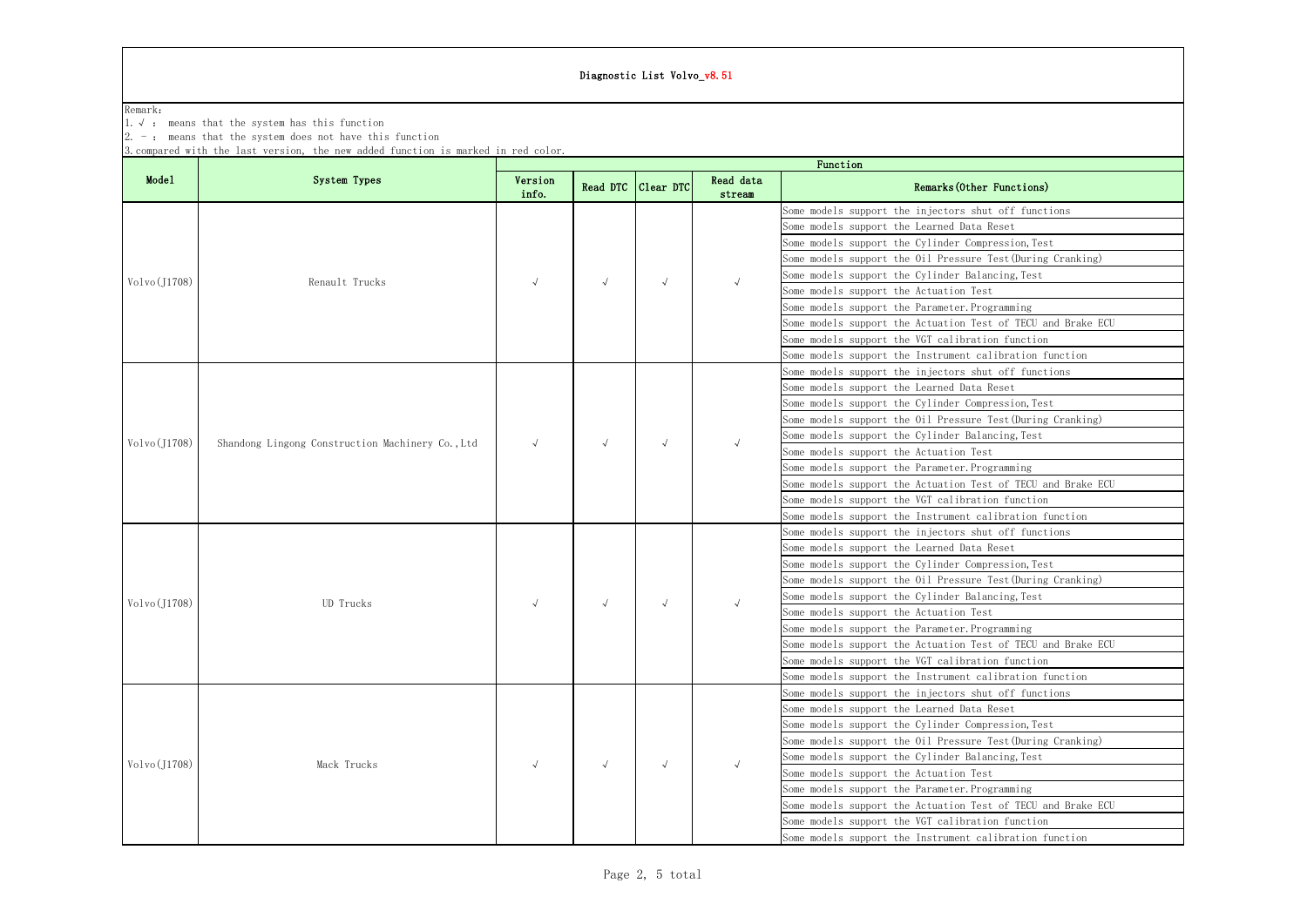| Diagnostic List Volvo_v8.51 |                                                                                                                                                                                            |                  |            |                    |                     |                                                                                                                                        |  |  |  |
|-----------------------------|--------------------------------------------------------------------------------------------------------------------------------------------------------------------------------------------|------------------|------------|--------------------|---------------------|----------------------------------------------------------------------------------------------------------------------------------------|--|--|--|
| Remark:<br>$1. \vee$ :      | means that the system has this function<br>$2. -$ : means that the system does not have this function<br>3. compared with the last version, the new added function is marked in red color. |                  |            |                    |                     |                                                                                                                                        |  |  |  |
|                             |                                                                                                                                                                                            | Function         |            |                    |                     |                                                                                                                                        |  |  |  |
| Model                       | System Types                                                                                                                                                                               | Version<br>info. |            | Read DTC Clear DTC | Read data<br>stream | Remarks (Other Functions)                                                                                                              |  |  |  |
|                             | Engine Management System                                                                                                                                                                   |                  | $\sqrt{ }$ | $\sqrt{ }$         | $\sqrt{ }$          | Some models support the Actuation Test and special<br>feature, Parameter, Programming                                                  |  |  |  |
|                             | Aftertreatment Control Module                                                                                                                                                              |                  | $\sqrt{ }$ | $\sqrt{ }$         | $\sqrt{ }$          | Some models support the Actuation Test and special feature                                                                             |  |  |  |
|                             | Transmission ECU                                                                                                                                                                           |                  | $\sqrt{ }$ | $\sqrt{ }$         | $\sqrt{ }$          | Some models support the Actuation Test/Gearbox, clutch, engagement point<br>calibration, Parameter, Programming                        |  |  |  |
|                             | Rear Chassis I/O Module                                                                                                                                                                    |                  | $\sqrt{2}$ | $\sqrt{2}$         | $\sqrt{}$           | Level sensor calibration, Parameter. Programming                                                                                       |  |  |  |
|                             | Center Chassis I/O Module                                                                                                                                                                  |                  |            |                    |                     | Parameter. Programming                                                                                                                 |  |  |  |
|                             | Front Chassis I/O Module                                                                                                                                                                   |                  | $\sqrt{ }$ |                    |                     | Parameter. Programming                                                                                                                 |  |  |  |
|                             | Body Builder Input Output Module                                                                                                                                                           |                  | $\sqrt{ }$ | $\sqrt{ }$         | $\sqrt{ }$          |                                                                                                                                        |  |  |  |
|                             | Air Pressure Management                                                                                                                                                                    |                  |            | $\sqrt{2}$         |                     | Some action testing and advanced features, Parameter. Programming                                                                      |  |  |  |
|                             | Vehicle Master Control Unit                                                                                                                                                                | $\sqrt{ }$       | $\sqrt{ }$ | $\sqrt{ }$         | $\sqrt{ }$          | Service Alert System, Configuration and Reports, Parameter. Programming<br>Service Alert System, Configuration and Reports (UD Trucks) |  |  |  |
|                             | Integrated Electronic Control Unit                                                                                                                                                         | $\sqrt{ }$       | $\sqrt{}$  | $\sqrt{2}$         | $\sqrt{}$           | Parameter. Programming                                                                                                                 |  |  |  |
|                             | Tire Pressure Management                                                                                                                                                                   |                  | $\sqrt{ }$ | $\sqrt{}$          | $\sqrt{ }$          |                                                                                                                                        |  |  |  |
|                             | Antilock Brake System                                                                                                                                                                      |                  |            | $\sqrt{2}$         |                     |                                                                                                                                        |  |  |  |
|                             | Electronic Brake System                                                                                                                                                                    |                  | $\sqrt{ }$ | $\sqrt{}$          | $\sqrt{}$           | Some action testing and advanced features, Parameter. Programming                                                                      |  |  |  |
|                             | Front Axle Steering                                                                                                                                                                        | $\sqrt{ }$       | $\sqrt{}$  | $\sqrt{2}$         | $\sqrt{}$           | Active steering calibration                                                                                                            |  |  |  |
|                             | Front Active Steering Gateway                                                                                                                                                              |                  | $\sqrt{2}$ | $\sqrt{2}$         | $\sqrt{}$           |                                                                                                                                        |  |  |  |
| Volvo(500K)                 | Cab I/O Module                                                                                                                                                                             |                  | $\sqrt{ }$ | $\sqrt{2}$         | $\sqrt{ }$          | Parameter. Programming                                                                                                                 |  |  |  |
|                             | LIN Interface Module                                                                                                                                                                       |                  | $\sqrt{}$  | $\sqrt{ }$         | $\sqrt{ }$          |                                                                                                                                        |  |  |  |
|                             | Security Cab Interface Module                                                                                                                                                              |                  | $\sqrt{ }$ | $\sqrt{ }$         | $\sqrt{ }$          |                                                                                                                                        |  |  |  |
|                             | Telematics GateWay                                                                                                                                                                         |                  | $\sqrt{}$  | $\sqrt{ }$         |                     |                                                                                                                                        |  |  |  |
|                             | Telematics ECU                                                                                                                                                                             |                  | $\sqrt{ }$ | $\sqrt{ }$         | $\sqrt{ }$          |                                                                                                                                        |  |  |  |
|                             | Driver Assistance Control Unit                                                                                                                                                             |                  |            | $\sqrt{ }$         |                     | Parameter. Programming                                                                                                                 |  |  |  |
|                             | Lane Position and Object Sensor                                                                                                                                                            |                  | $\sqrt{}$  | $\sqrt{ }$         | $\sqrt{ }$          |                                                                                                                                        |  |  |  |
|                             | Forward Looking Sensor                                                                                                                                                                     |                  | $\sqrt{ }$ | $\sqrt{ }$         | $\sqrt{ }$          |                                                                                                                                        |  |  |  |
|                             | Safety Restraint System                                                                                                                                                                    |                  | $\sqrt{2}$ | $\sqrt{ }$         | $\sqrt{ }$          |                                                                                                                                        |  |  |  |
|                             | Human-Machine Interface I/O Module                                                                                                                                                         |                  |            |                    |                     | Parameter. Programming                                                                                                                 |  |  |  |
|                             | Instrument Cluster                                                                                                                                                                         |                  | $\sqrt{}$  | $\sqrt{ }$         |                     | Parameter. Programming                                                                                                                 |  |  |  |
|                             | Instrument Cluster Graphics                                                                                                                                                                |                  | $\sqrt{ }$ | $\sqrt{ }$         | $\sqrt{ }$          |                                                                                                                                        |  |  |  |
|                             | Secondary Information Display                                                                                                                                                              |                  |            | $\sqrt{ }$         |                     | Parameter. Programming                                                                                                                 |  |  |  |
|                             | VideoSwitch                                                                                                                                                                                |                  | $\sqrt{ }$ | $\sqrt{ }$         |                     | Parameter. Programming                                                                                                                 |  |  |  |
|                             | Audio                                                                                                                                                                                      |                  | $\sqrt{ }$ | $\sqrt{ }$         |                     |                                                                                                                                        |  |  |  |
|                             | Services and Entertainment Module                                                                                                                                                          |                  | $\sqrt{2}$ | $\sqrt{ }$         | $\sqrt{}$           |                                                                                                                                        |  |  |  |
|                             | Radio Entertainment Module                                                                                                                                                                 |                  | $\sqrt{ }$ | $\sqrt{}$          | $\sqrt{}$           |                                                                                                                                        |  |  |  |
|                             | Climate Control Module                                                                                                                                                                     |                  | $\sqrt{ }$ | $\sqrt{ }$         | $\sqrt{ }$          | Parameter. Programming                                                                                                                 |  |  |  |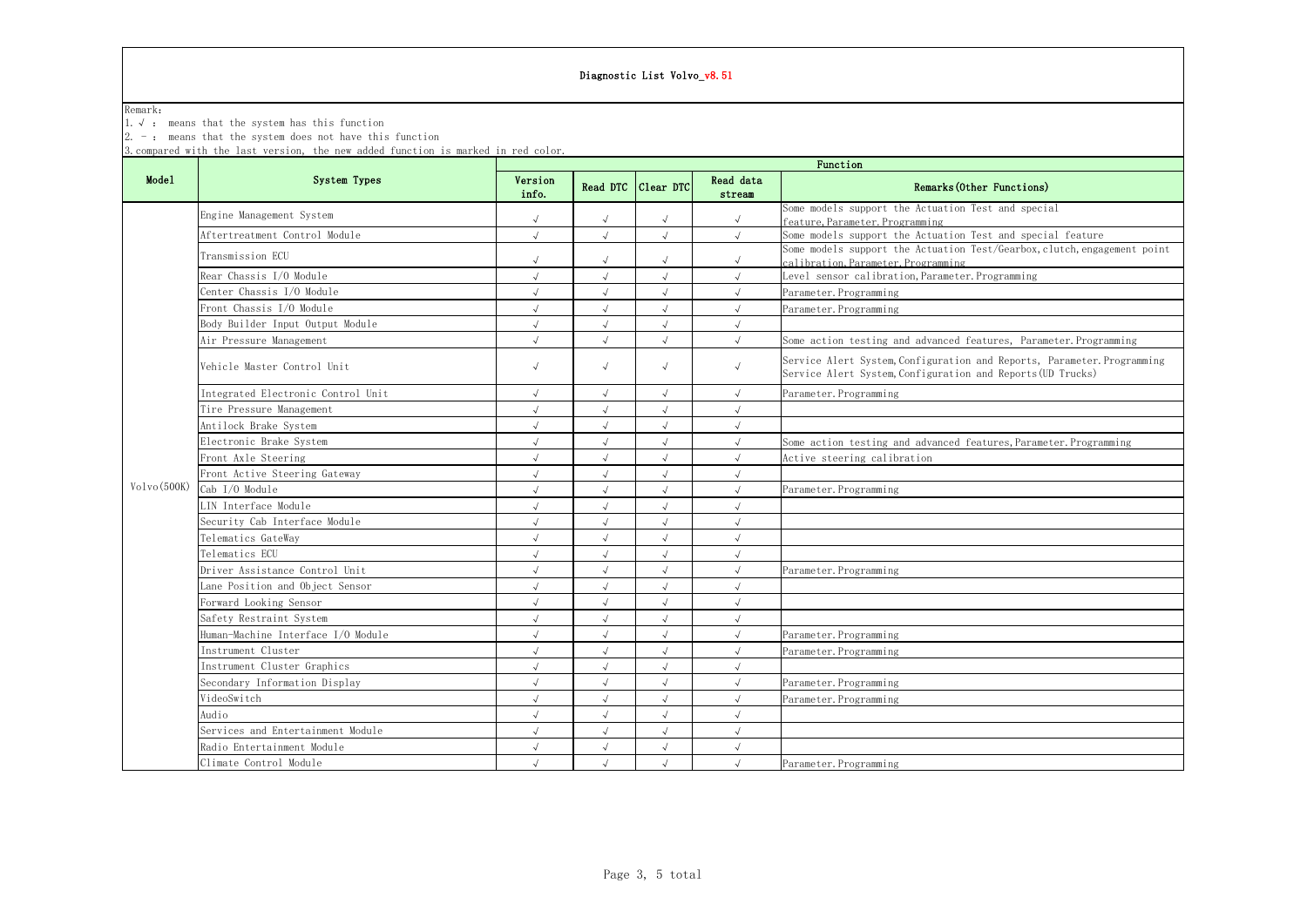# Diagnostic List Volvo\_v8.51

### Remark:

1.√ : means that the system has this function

2. - : means that the system does not have this function

3.compared with the last version, the new added function is marked in red color.

|              | System Types                                          | Function             |            |                    |                     |                           |  |  |
|--------------|-------------------------------------------------------|----------------------|------------|--------------------|---------------------|---------------------------|--|--|
| <b>Model</b> |                                                       | Version<br>info.     |            | Read DTC Clear DTC | Read data<br>stream | Remarks (Other Functions) |  |  |
|              | Passenger Door Module                                 | $\sqrt{ }$           | $\sqrt{ }$ | $\sqrt{2}$         | $\sqrt{ }$          | Parameter. Programming    |  |  |
|              | Driver Door Module                                    | $\sqrt{ }$           | $\sqrt{2}$ | $\sqrt{ }$         | $\sqrt{ }$          | Parameter. Programming    |  |  |
|              | Living Environment Control Module                     | $\sqrt{ }$           | $\sqrt{2}$ | $\sqrt{ }$         | $\sqrt{ }$          | Parameter. Programming    |  |  |
|              | Alarm ECU                                             | $\sqrt{ }$           | $\sqrt{2}$ | $\sqrt{}$          | $\sqrt{ }$          |                           |  |  |
|              | Body Builder Module                                   | $\sqrt{ }$           | $\sqrt{2}$ | $\sqrt{2}$         | $\sqrt{ }$          | Parameter. Programming    |  |  |
|              | Generic Gateway ECU                                   | $\sqrt{ }$           | $\sqrt{2}$ | $\sqrt{ }$         | $\sqrt{ }$          |                           |  |  |
|              | Digital Tacho DTCO                                    | $\sqrt{ }$           | $\sqrt{ }$ | $\sqrt{ }$         | $\sqrt{ }$          |                           |  |  |
|              | Analog Tacho MTCO                                     | $\sqrt{ }$           | $\sqrt{2}$ | $\sqrt{ }$         | $\sqrt{ }$          |                           |  |  |
|              | Node name for TSU - Tacho Simulator Unit - 27.3 to be | $\sqrt{\phantom{a}}$ | $\sqrt{}$  | $\sqrt{ }$         | $\sqrt{ }$          |                           |  |  |
|              | MTC01390 - Analog Tachograph for Brazil to differenci | $\sqrt{ }$           | $\sqrt{}$  | $\sqrt{ }$         | $\sqrt{ }$          |                           |  |  |
|              | Wireless Remote Gateway                               | $\sqrt{ }$           |            | $\sqrt{ }$         | $\sqrt{ }$          |                           |  |  |
|              | Bending Light ECU                                     | $\sqrt{ }$           | $\sqrt{2}$ | $\sqrt{}$          | $\sqrt{ }$          |                           |  |  |
|              | Hybrid Powertrain Control Unit                        | $\sqrt{ }$           | $\sqrt{2}$ | $\sqrt{}$          | $\sqrt{ }$          |                           |  |  |
|              | Power Generator Control Module                        | $\sqrt{ }$           | $\sqrt{2}$ | $\sqrt{2}$         | $\sqrt{ }$          |                           |  |  |
|              | Power Resistor Control Module                         |                      | $\sqrt{}$  |                    | $\sqrt{ }$          |                           |  |  |
|              | Extra Axle Steering                                   | $\sqrt{ }$           | $\sqrt{2}$ | $\sqrt{ }$         | $\sqrt{ }$          |                           |  |  |
|              | Clear Air Power ECU                                   | $\sqrt{ }$           | $\sqrt{}$  | $\sqrt{ }$         | $\sqrt{ }$          |                           |  |  |
|              | Battery Control Module                                |                      | $\sqrt{}$  | $\sqrt{ }$         | $\sqrt{ }$          |                           |  |  |
|              | Human Machine Interface Control Unit                  | $\sqrt{ }$           | $\sqrt{2}$ | $\sqrt{ }$         | $\sqrt{ }$          |                           |  |  |
|              | Human Machine Interface Control Unit 2                | $\sqrt{ }$           | $\sqrt{ }$ |                    | $\sqrt{ }$          |                           |  |  |
| Volvo(500K)  | General Purpose Machine Electronic Control Unit 1     | $\sqrt{ }$           | $\sqrt{2}$ | $\sqrt{2}$         | $\sqrt{ }$          |                           |  |  |
|              | General Purpose Machine Electronic Control Unit 2     | $\sqrt{ }$           | $\sqrt{2}$ | $\sqrt{2}$         | $\sqrt{ }$          |                           |  |  |
|              | General Purpose Machine Electronic Control Unit 3     | $\sqrt{ }$           | $\sqrt{}$  | $\sqrt{ }$         | $\sqrt{ }$          |                           |  |  |
|              | General Purpose Machine Electronic Control Unit 4     | $\sqrt{ }$           | $\sqrt{}$  |                    | $\sqrt{ }$          |                           |  |  |
|              | General Purpose Machine Electronic Control Unit 5     | $\sqrt{ }$           | $\sqrt{}$  | $\sqrt{ }$         | $\sqrt{ }$          |                           |  |  |
|              | Interceptor Control Module                            | $\sqrt{ }$           | $\sqrt{2}$ | $\sqrt{ }$         | $\sqrt{ }$          |                           |  |  |
|              | Traction Battery Control Module                       |                      | $\sqrt{ }$ | $\sqrt{ }$         | $\sqrt{ }$          |                           |  |  |
|              | Traction Battery Control Module #2                    | $\sqrt{ }$           | $\sqrt{}$  | $\sqrt{ }$         | $\sqrt{ }$          |                           |  |  |
|              | Traction Battery Control Module #3                    | $\sqrt{ }$           | $\sqrt{}$  |                    | $\sqrt{ }$          |                           |  |  |
|              | Traction Battery Control Module #4                    | $\sqrt{}$            | $\sqrt{2}$ | $\sqrt{2}$         | $\sqrt{ }$          |                           |  |  |
|              | Charging Interface Control Unit                       | $\sqrt{ }$           | $\sqrt{2}$ | $\sqrt{2}$         | $\sqrt{ }$          |                           |  |  |
|              | On-board Charger Control Unit                         | $\sqrt{ }$           | $\sqrt{ }$ | $\sqrt{2}$         | $\sqrt{}$           |                           |  |  |
|              | Combined Charging system Control Module               | $\sqrt{ }$           | $\sqrt{2}$ | $\sqrt{ }$         | $\sqrt{ }$          |                           |  |  |
|              | OCCU2 - On-board Charger Control Unit 2               | $\sqrt{ }$           | $\sqrt{}$  | $\sqrt{ }$         | $\sqrt{ }$          |                           |  |  |
|              | OCCU3 - On-board Charger Control Unit 3               | $\sqrt{ }$           | $\sqrt{}$  | $\sqrt{ }$         | $\sqrt{ }$          |                           |  |  |
|              | OCCU4 - On-board Charger Control Unit 4               | $\sqrt{ }$           | $\sqrt{2}$ | $\sqrt{2}$         | $\sqrt{ }$          |                           |  |  |
|              | Powertrain Control Module #1                          | $\sqrt{ }$           | $\sqrt{2}$ | $\sqrt{2}$         | $\sqrt{ }$          |                           |  |  |
|              | Powertrain Control Module #2                          | $\sqrt{ }$           | $\sqrt{2}$ | $\sqrt{2}$         | $\sqrt{ }$          |                           |  |  |
|              | Powertrain Control Module #3                          | $\sqrt{}$            | $\sqrt{ }$ | $\sqrt{ }$         | $\sqrt{ }$          |                           |  |  |
|              | Powertrain Control Unit                               | $\sqrt{ }$           | $\sqrt{ }$ | $\sqrt{2}$         | $\sqrt{ }$          |                           |  |  |

| Functions) |
|------------|
|            |
|            |
|            |
|            |
|            |
|            |
|            |
|            |
|            |
|            |
|            |
|            |
|            |
|            |
|            |
|            |
|            |
|            |
|            |
|            |
|            |
|            |
|            |
|            |
|            |
|            |
|            |
|            |
|            |
|            |
|            |
|            |
|            |
|            |
|            |
|            |
|            |